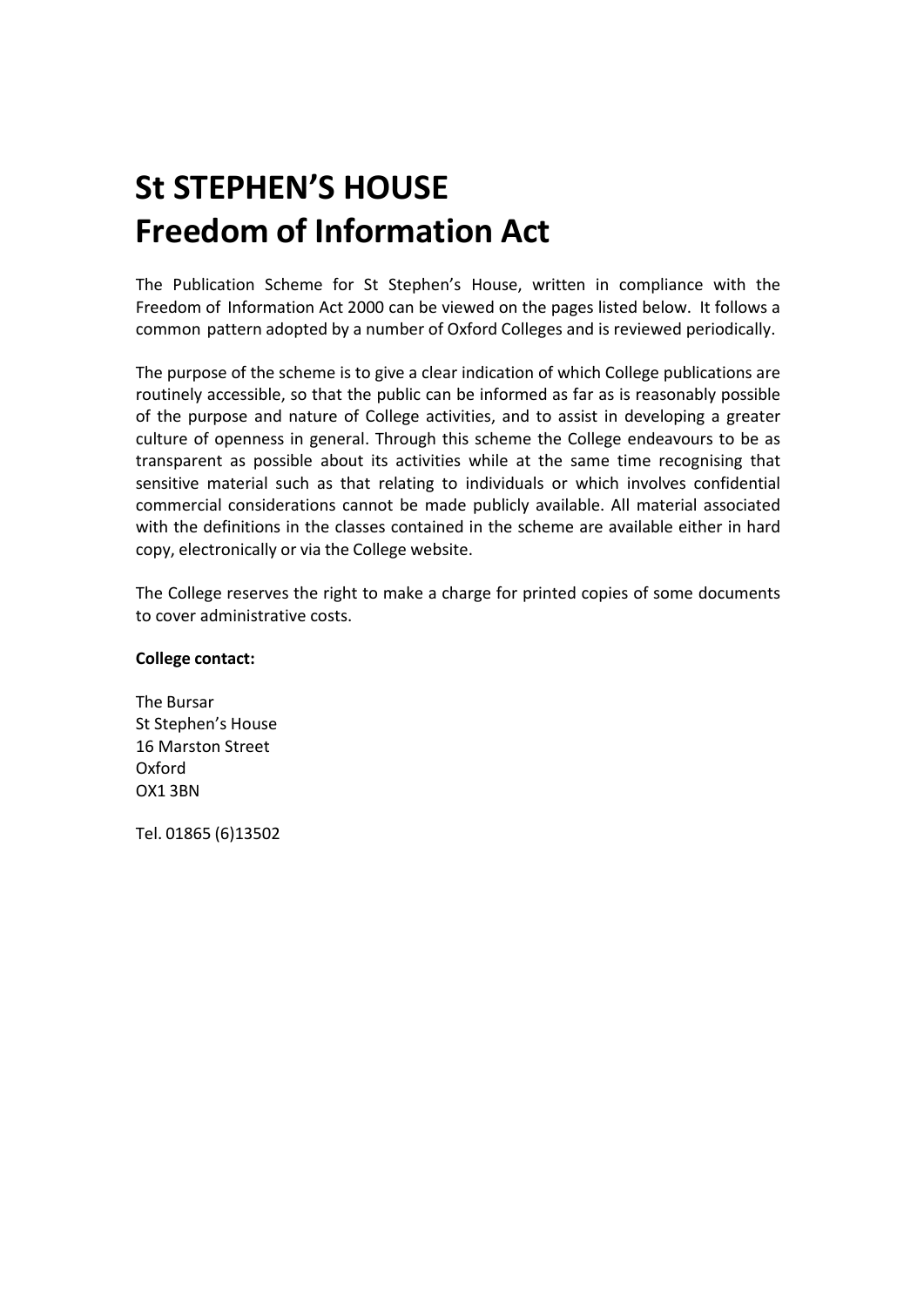## **Publication Scheme**

## **Freedom of Information Act 2000 Publication Scheme for St Stephen's House**

| <b>CLASS OF</b><br><b>INFORMATION</b>                      | <b>DEFINITION</b>                                                                               | <b>FORMAT(S)</b><br><b>AVAILABLE</b>           |
|------------------------------------------------------------|-------------------------------------------------------------------------------------------------|------------------------------------------------|
| Legal framework<br><b>Statutes Bylaws</b>                  | information about governance,<br>fellowships, College Officers,<br>management of College assets | Hard copy,<br>electronically or via<br>the web |
| <b>Statements of policy</b><br>and purpose                 | information on admissions, subjects<br>and courses available                                    | Hard copy,<br>electronically or via<br>the web |
| Legal obligations                                          |                                                                                                 | Hard copy,<br>electronically or via<br>the web |
| Health & safety                                            | general policy, fire regulations                                                                |                                                |
| Risk management                                            | key risks and management                                                                        |                                                |
| Data protection                                            | policy and practice                                                                             |                                                |
| Equal opportunities<br>-Disabilities                       | Policy<br>information on facilities & assistance                                                |                                                |
| Codes of practice on:<br>-Harassment<br>-Freedom of speech | harassment panels/advisors<br>compliance with appropriate legislation                           |                                                |
| Complaints & appeals                                       | academic or other disciplinary<br>matters                                                       |                                                |
| <b>Rules &amp; regulations</b>                             |                                                                                                 | Hard copy,<br>electronically or via<br>the web |
| Discipline                                                 | residence rules, paying bills, conduct,<br>academic work                                        |                                                |
| Accommodation                                              | room allocation policy, and rules relating<br>to occupancy and use of rooms                     |                                                |
| Security                                                   | information on insurance cover for<br>students etc.                                             |                                                |
| Use of libraries &<br>chapel                               | conduct                                                                                         |                                                |